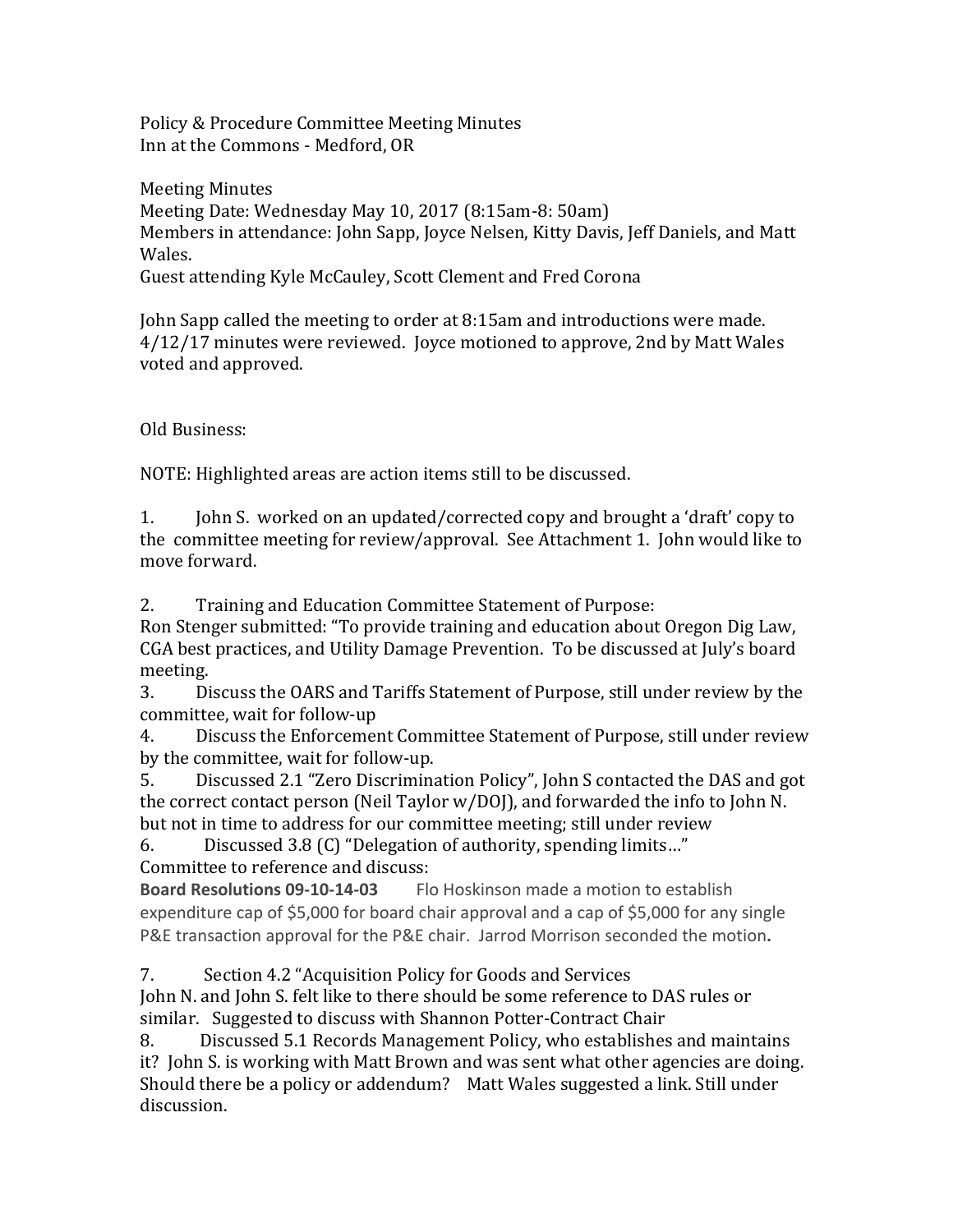



9. Discussed 5.4 Public Records Requests. John S. discussed how a 'reasonable time' is needed for public records request. Suggested it go to administrative coordinator at info@digsafelyoregon.com. Members felt the OUNC Chair should receive the request too.

New Business: None

Next Policy & Procedures Committee meeting to be held June 14, 2017 at the PUC in Salem, OR. Time: 9am - noon

Joyce Nelsen motioned to adjourn, 2nd by Matt Wales. Voted and approved at 8:50am.

Attachment 1 - draft copy of the Policy & Procedures Manual.

# Policy and Procedures Manual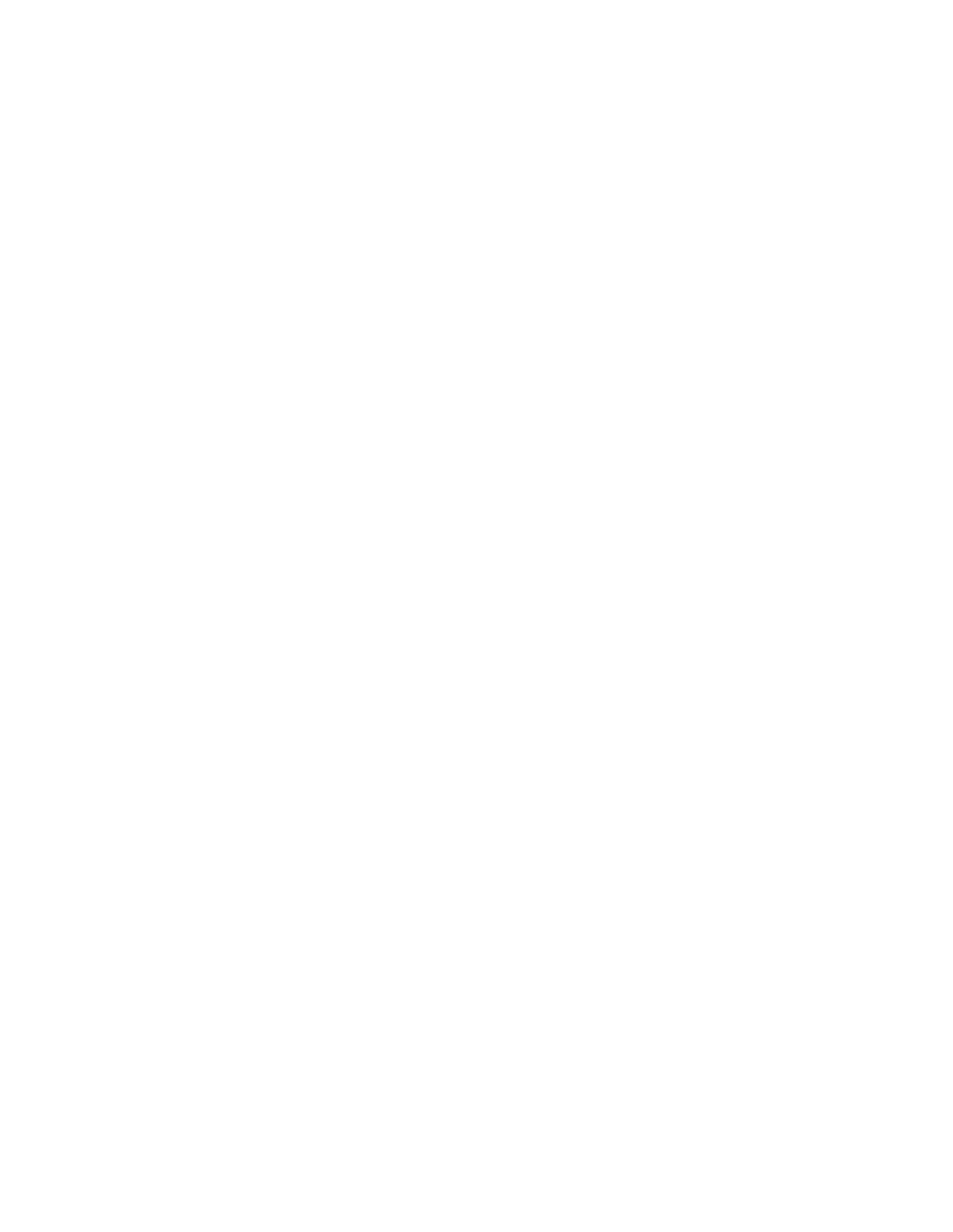## **Oregon Utility Notification Center Policy and Procedures Manual TABLE OF CONTENTS**

#### **Purpose Bylaws**

Bylaws of the Oregon Utility Notification Center Membership Handbook for Boards & Commissions in Oregon State of Oregon Attorney General's Public Records and Meeting Manual Oregon Risk Management Policy Manual Oregon Government Ethics Law – A Guide for Public Officials Board of Directors and Representation Nominating and Election Process List of Committees Appointed by the Oregon Utility Notification Center Board Chair Organization Chart Copyrights Storage Policy Website Policy OUNC/OUCC Standards Manual **Personnel Policies**  Zero Discrimination Policy Consultants & Contractors Travel and other Expense Reimbursements Conflict of Interest Unlawful Harassment Board of Directors or Contractor Files Confidentiality Policy **Accounting, Audit, and Financial Management Policies**  Accounting Policies Reserve Policy Revenue Expenses Writing off delinquent debts Financial Reporting Procedures Investing Budgeting Principles/Procedures Banking Financial Review Procedure **Procurement Policies**  Awarding General Contracts Acquiring Policy for Goods or Professional Services Service Contract with One Call Vendor Service Tariff for Subscribers to the Oregon Utility Notification Center **Records Management**  Records Management Policy Oregon Utility Notification Center Mail

#### **Acknowledgement Form and Signature Lines**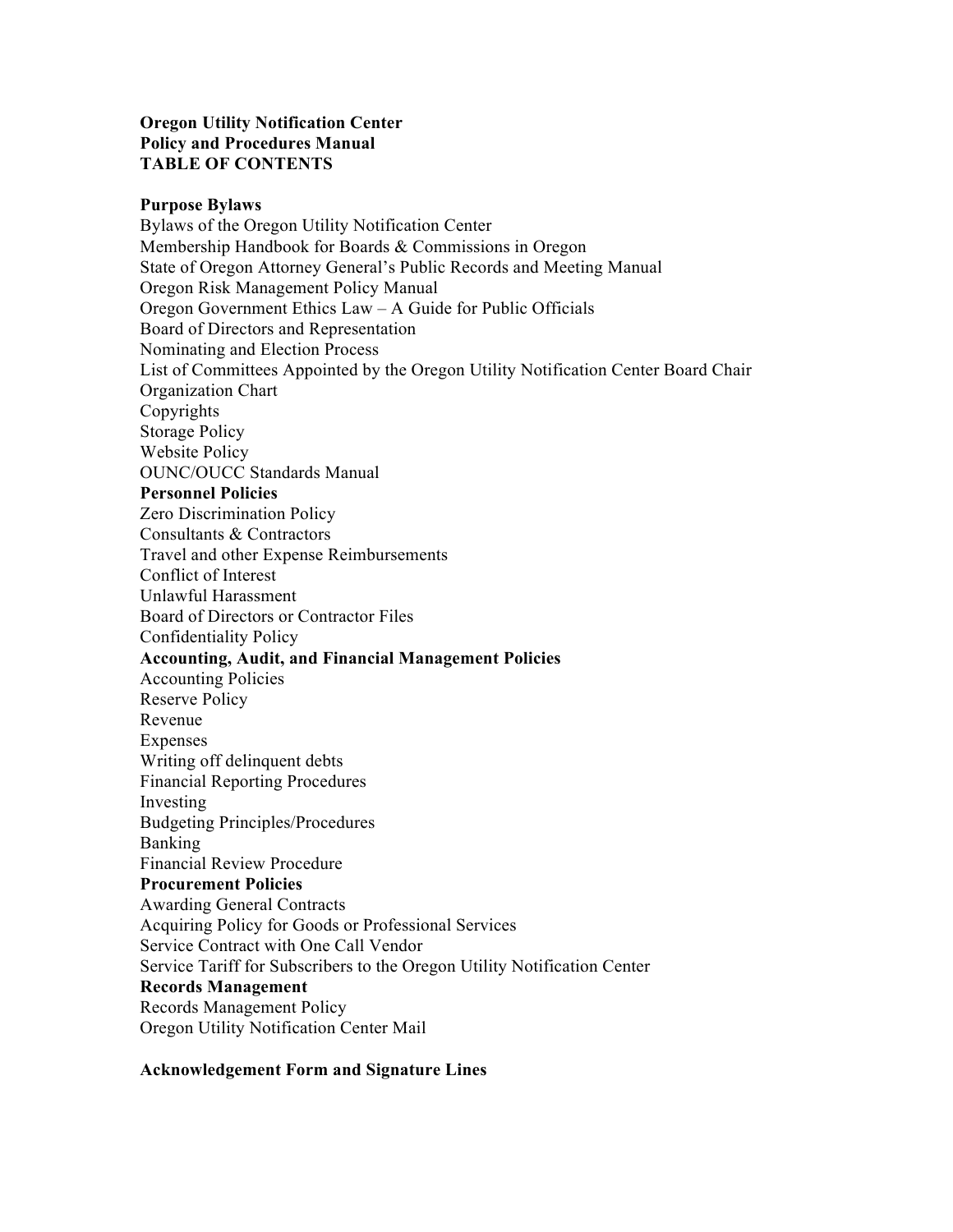### **Purpose Bylaws**

## **Bylaws of the Oregon Utility Notification Center Board of Directors OFFICES**

The principal office of the Oregon Utility Notification Center (center) shall be located in the City of Portland, County of Multnomah, and State of Oregon.

The Center, through its Board of Directors, may create offices at other places, as the business of the Center may require.

# **BOARD OF DIRECTORS**

**POWERS:** The Board of Directors shall have and shall exercise all of the powers allowed by law and shall have the full authority to act on behalf of the Center in its management and control, not only the Center's business, but all of its assets, subject only to these bylaws and the laws of the State of Oregon.

The Board of Directors shall have sole power, subject to the laws of the State of Oregon, to determine what portion of funds and income of the Center shall be reserved for a purpose or shall be put to other uses.

**MEETINGS:** The Board of Directors may adopt rules governing regular or special meetings compliant with the latest revision of the Attorney General's Public Records and Public Meetings Manual. Notice must be given to include the place, time and type of meeting, and provide reasonable notice of when such meeting is being held. This notice may be delivered by any of the usual means of communication at the resident or business address of each board member in addition to being posted on the OUNC website.

The Chairperson or a majority of the members of the board may call a special meeting at any time.

One or more members of the Board of Directors may attend a meeting by telephone. Providing there is a quorum (7 members) present, a simple majority vote of the board members present at any meeting is sufficient to elect officers pass any resolution, or conduct any of the Center's business.

Per ORS 757.547(4), the Board of Directors shall meet at least once every 3 months. If a Board member fails to attend a scheduled meeting for 3 quarters (9 months), without good cause, the Board member will be removed by the Board.

**ORGANIZATION:** The Board of Directors shall select, from its own membership, a chairperson, vice chairperson, secretary and treasurer, all of whom shall serve for one year. Elections made in August, term of office beginning effective January 1. (Bylaw revised per Board resolution 96-49)

The chairperson or designee shall conduct all special and regular meetings, in accordance with Roberts Rules of Order, latest edition, unless such rules violate these bylaws, in which case they bylaws shall control. The Board of Directors may assign other duties and responsibilities from time to time to the Chair.

The vice-chairperson shall have the duties and responsibilities of the chairperson in the absence of the chairperson, as well as such duties and responsibilities as the Board of Directors may, from time to time assign.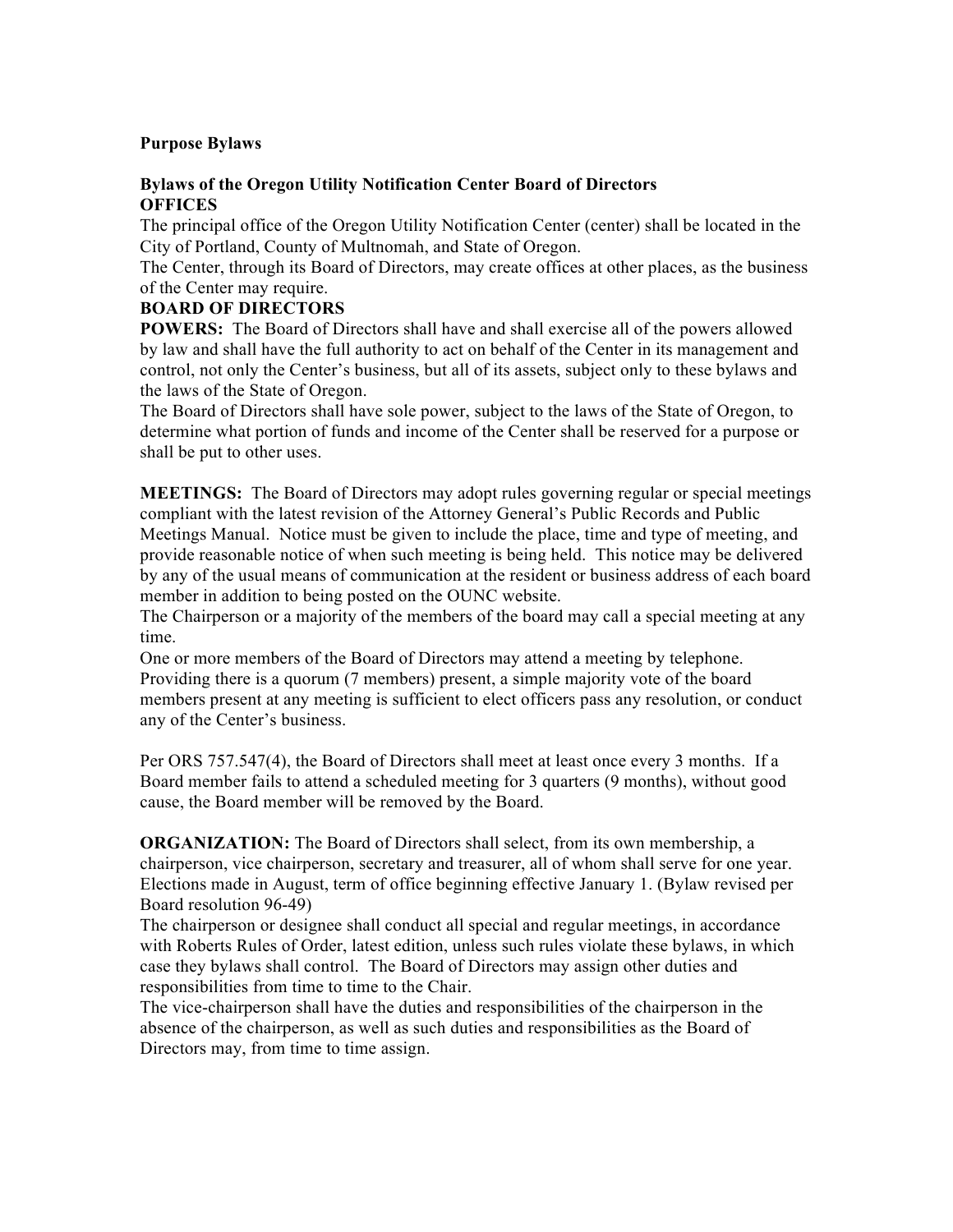The secretary or designee shall take minutes of all meeting and shall be responsible for providing notice of meetings as provided above. The secretary shall have such other duties and responsibilities as the Board of Directors may, from time to time assign.

The treasurer shall be responsible for ensuring the books and depositories of the Center are properly maintained. The treasurer shall have such other duties and responsibilities as the Board of Directors may, from time to time, assign.

**COMMITTEES OF THE BOARD:** The Board of Directors may, from time to time appoint or disband committees from the membership of the Board. Such committees shall have authority to review and report to the full Board of Directors with respect to matters that may be assigned to them. Committee members shall serve at the pleasure of the Board of Directors. Chairmen of standing committees shall be appointed during the first Board meeting of each New Year.

**CONFLICT OF INTEREST:** A Board member shall declare a conflict of interest or potential conflict of interest prior to taking part in any vote by the board, and may decline to vote on any matter in front of the Board, where that Board member has a direct or perceived financial or familial connection to how the Board moneys are being spent. **NOMINATIONS:** Between 120 and 180 days before the expiration of the term of a member, the Board of Directors shall solicit a nomination as provided by law.

## **FUNDS**

The monies of the Center shall be deposited in such depositories as the Board of Directors shall designate, except that such depositories must be recognized banking institutions or trust companies and funds are to be withdrawn only upon signatures of person authorized by resolution of the Board of Directors

## **FISCAL YEAR**

The fiscal year of the corporation shall be commensurate with the calendar year.

## **AMMENDMENTS**

A sixty per cent (60%) majority vote of the Board of Directors may adopt new bylaws or amend or repeal existing bylaws.

## **MEMBERSHIP REFERENCE MATERIALS**

Membership Handbook for Boards and Commissions in Oregon (link) State of Oregon Attorney General's Public Records & Meetings Manual (link) Oregon Risk Management Policy Manual (link) Oregon Government Ethics Law – A Guide for Public Officials (link)

## **ORGANIZATION**

#### **Board of Directors and Representation**

The Oregon Utility Notification Center Board of Directors is comprised of 21 members, each appointed by the Governor for a four year term. Each board member represents a specific industry segment and is nominated for their position by their organization.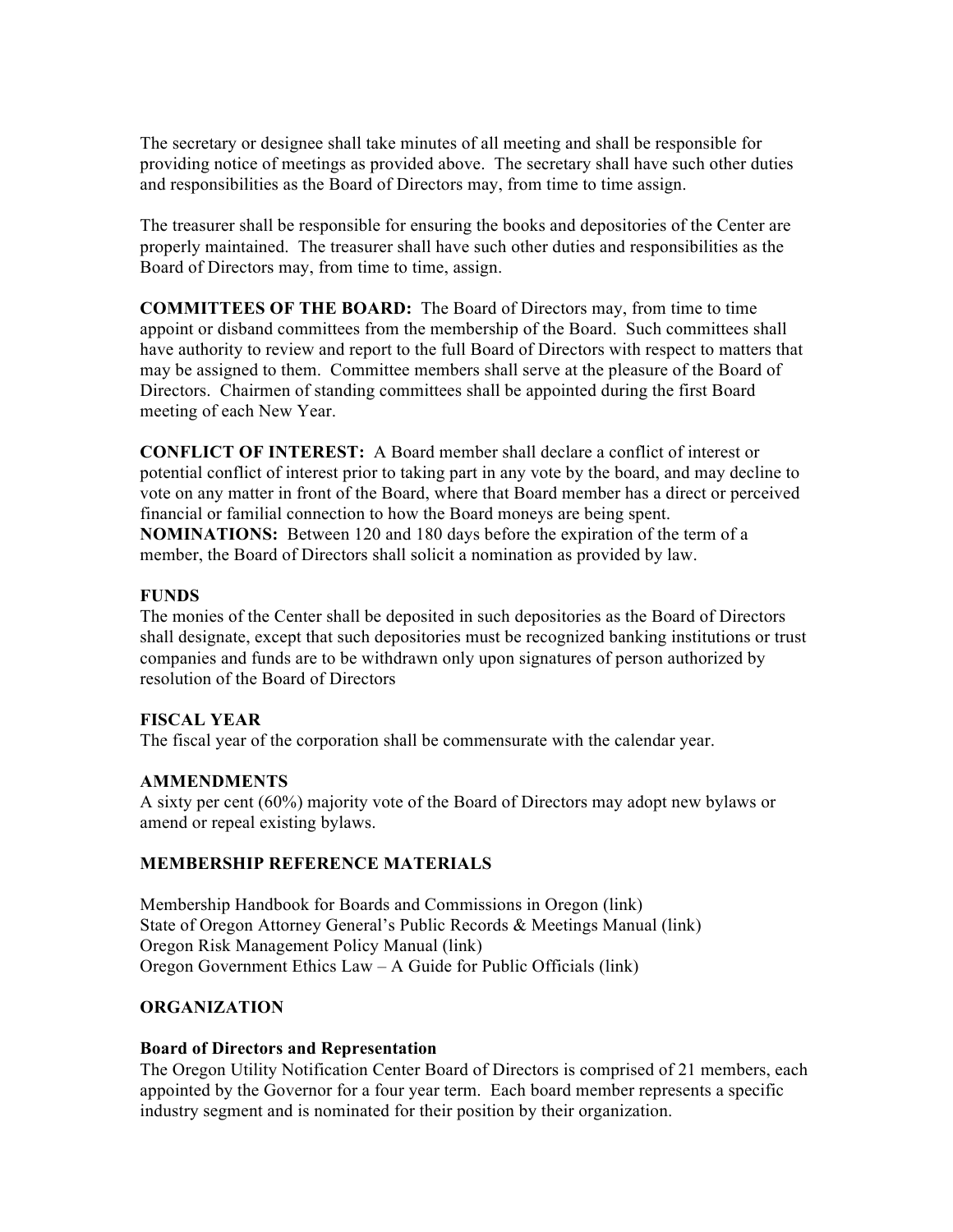The stakeholders represented on the Oregon Utility Notification Center Board of Directors are:

Cable Television

Cities with a population under 25,000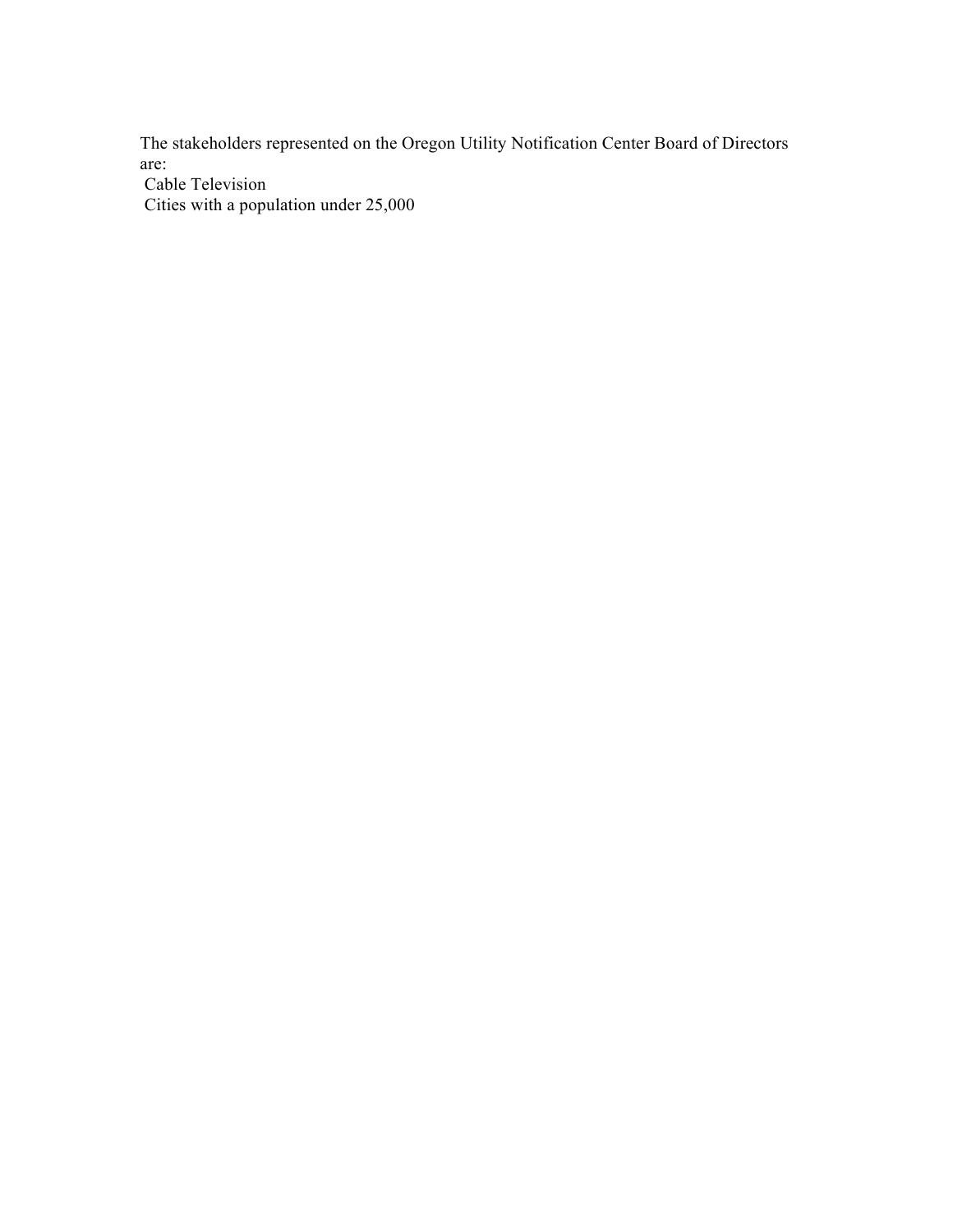Cities with a population over 25,000 **Contractors** Counties Excavators Investor-owned Electric Utilities Municipal Electric Utilities Natural Gas Transmission Natural Gas Utility Companies National Utility Locating Association Oregon Department of Transportation Oregon Rural Electric Cooperatives Oregon Utility Coordinating Councils Oregon Public Utility Commission People's Utility Districts Telecommunication companies with more than 50,000 access lines Telecommunication companies with less than 50,000 access lines Telephone Cooperatives Telecommunication Damage Prevention Railroads OUNC Emeritus

Each new OUNC board member is offered the following items: OUNC Board business cards – please send request to Administrative Coordinator Dig Safely Shirts and Log in information to order Dig Safely merchandise online – please send request to Publicity Committee Chair.

## **BOARD OFFICER NOMINATING AND ELECTION PROCESS**

Per Oregon Utility Notification Center Board of Directors Bylaws, dated February 24, 2010, Article II, Section 6 Nominations:

*Between 120 and 180 days before the expiration of the term of a member, the Board of Directors shall solicit a nomination as provided by law.*

#### **Election of Board Officers**

Per Oregon Utility Notification Center Board of Directors Bylaws, dated February 24, 2010, Article II, Section 3 Organization:

The Board of Directors shall select, from its own membership: a chairperson, vice chairperson, secretary and treasurer, all of whom shall serve for one year from the effective date of their selection.

### **POLICY FOR ADDING OR REMOVING SEATS ON THE OREGON UTILITY NOTIFICATION CENTER BOARD OF DIRECTORS**

The Board of Directors shall, from time to time, at its discretion, determine the need for representation from a new stakeholder or the removal of an existing seat. Providing there is a quorum of the board present, a simple majority vote of OUNC board members present at any meeting will be sufficient to establish an additional board seat **???** submit a recommendation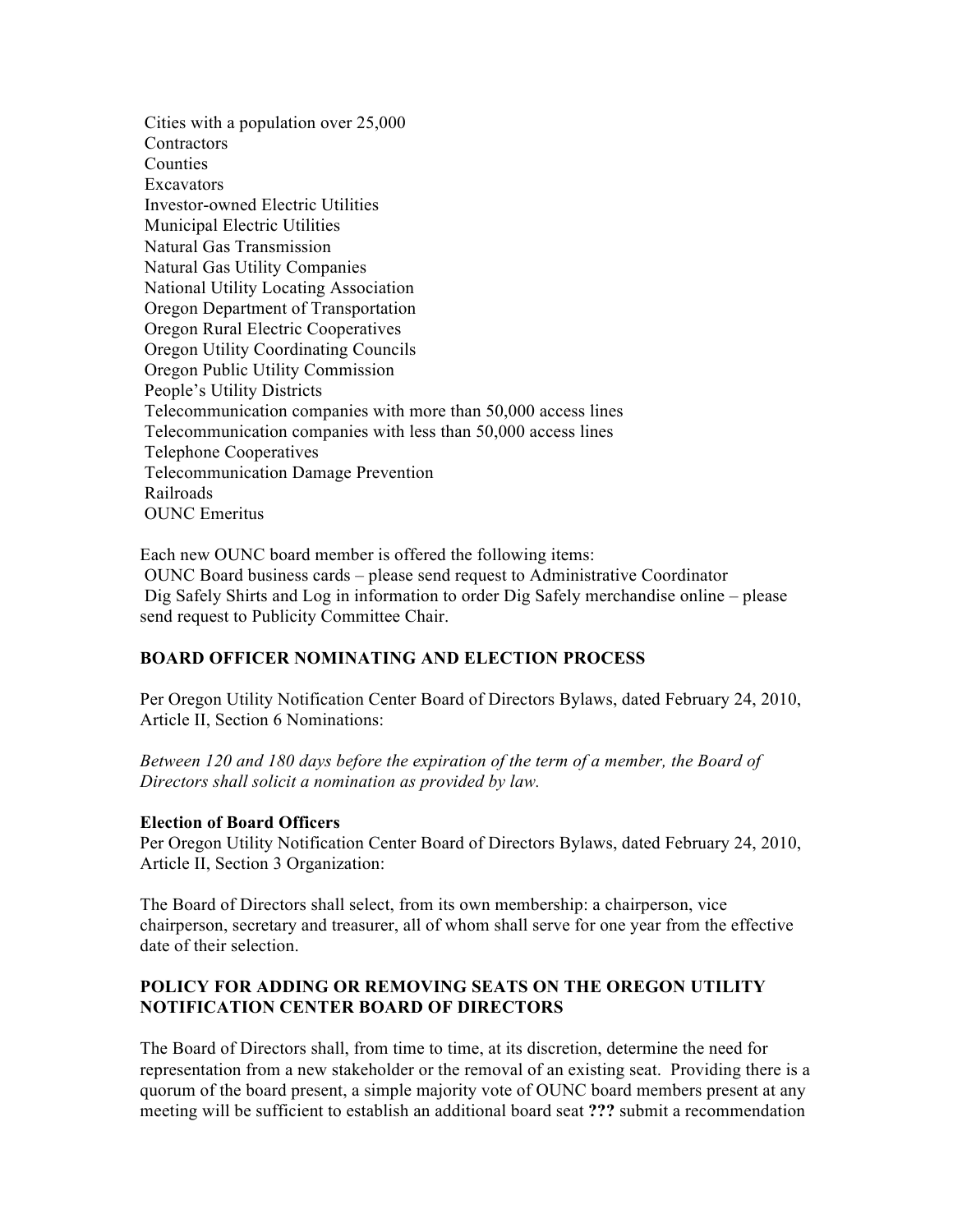to the Governor's Office for consideration.

# **COMMITTEES APPOINTED BY THE OREGON UTILITY NOTIFICATION CENTER BOARD**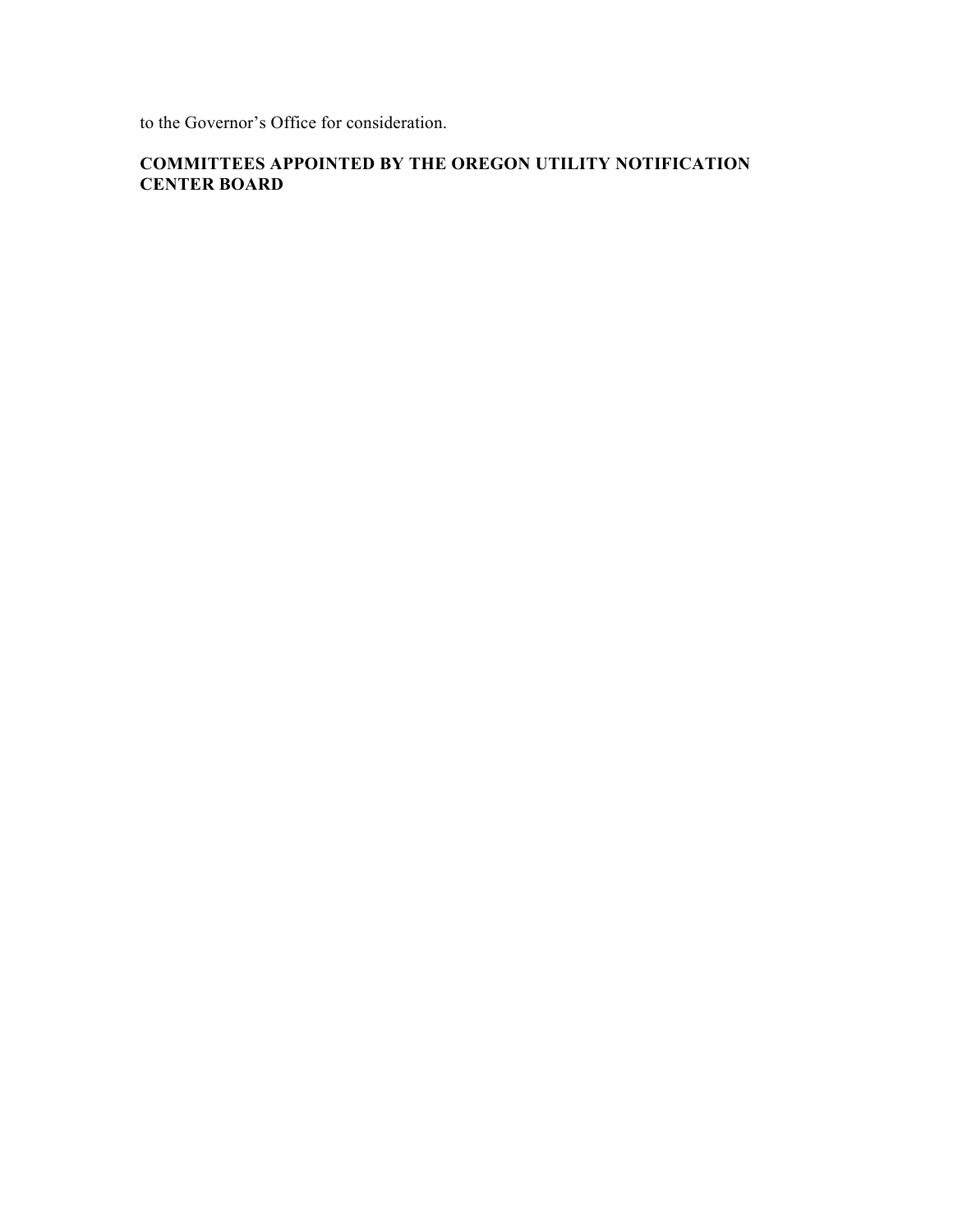Per the Oregon Utility Notification Center Board of Directors Bylaws, dated February 24, 2010, Article II, Section 4, Committees of the Board:

*The Board of Directors may, from time to time, appoint or disband committees from the membership of the Board. Such committees shall have authority to review and report to the full Board of Directors with respect to matters that may be assigned to them. Committee members shall serve at the pleasure of the Board of Directors. Chairmen of standing committees shall be appointed during the first Board meeting of each New Year.*

The Committee Chairs are appointed by the Oregon Utility Notification Center Board Chair. Committee membership can be comprised of OUNC board members or non-board members, however, the only voting members of the committee are current OUNC board members. A quorum shall be present for voting matters. A quorum is defined as a simple majority of voting members, but not less than two.

The Committees will meet as needed and follow the Public Meeting Law detailed by the State of Oregon Attorney General's Public Record & Meetings Manual. OUNC committee shall have a consensus by its members before presenting their work for a vote by the OUNC board.

Preferred consensus of a committee method should be from a vote held at a meeting of that committee. However, if a committee meeting cannot be held in a timely manner and an emergency decision has to be made, the committee chair can text, phone, or email the current OUNC board members serving on that committee, asking for their recommendations. This is recognized as an approved method under the Public Meeting Law when calling for an emergency meeting. Any board member that would like to bring up new information that is currently not being addressed by a committee shall do so under the New Business portion of any month's meeting agenda.

#### **EXECUTIVE COMMITTEE**

**Statement of Purpose:** The Committee was established by the Board of Directors to deal with billing disputes or other complaints that would not necessarily need full Board participation. The Committee is authorized by the Board to resolve billing disputes on its own motion for sums not exceeding \$500. The Executive Committee is comprised of the Board-elected officers; Chair, Vice Chair, Treasurer, Secretary and the PUC representative.

#### **CONTRACTS**

**Statement of Purpose:** The purpose of the Contract Committee is to prepare, advertise and evaluate request for proposals for equipment and/or services as required by the Board to fulfill its mission. Pursuant to ORS 757.562, the committee will make recommendations to the board for contracts with any state agency or private party for the performance of such duties, functions and powers as the board considers appropriate. The committee will review the performance for One Call Center and is assigned the tak of reviewing the operation statistics of the One Call Center to ensure that they are in compliance with the contract specifications and preparation of an annual report. The administration of specific contracts and contract review is a function of this committee.

## **PUBLICITY**

**Statement of Purpose:** The Publicity Committee is charged with developing a variety of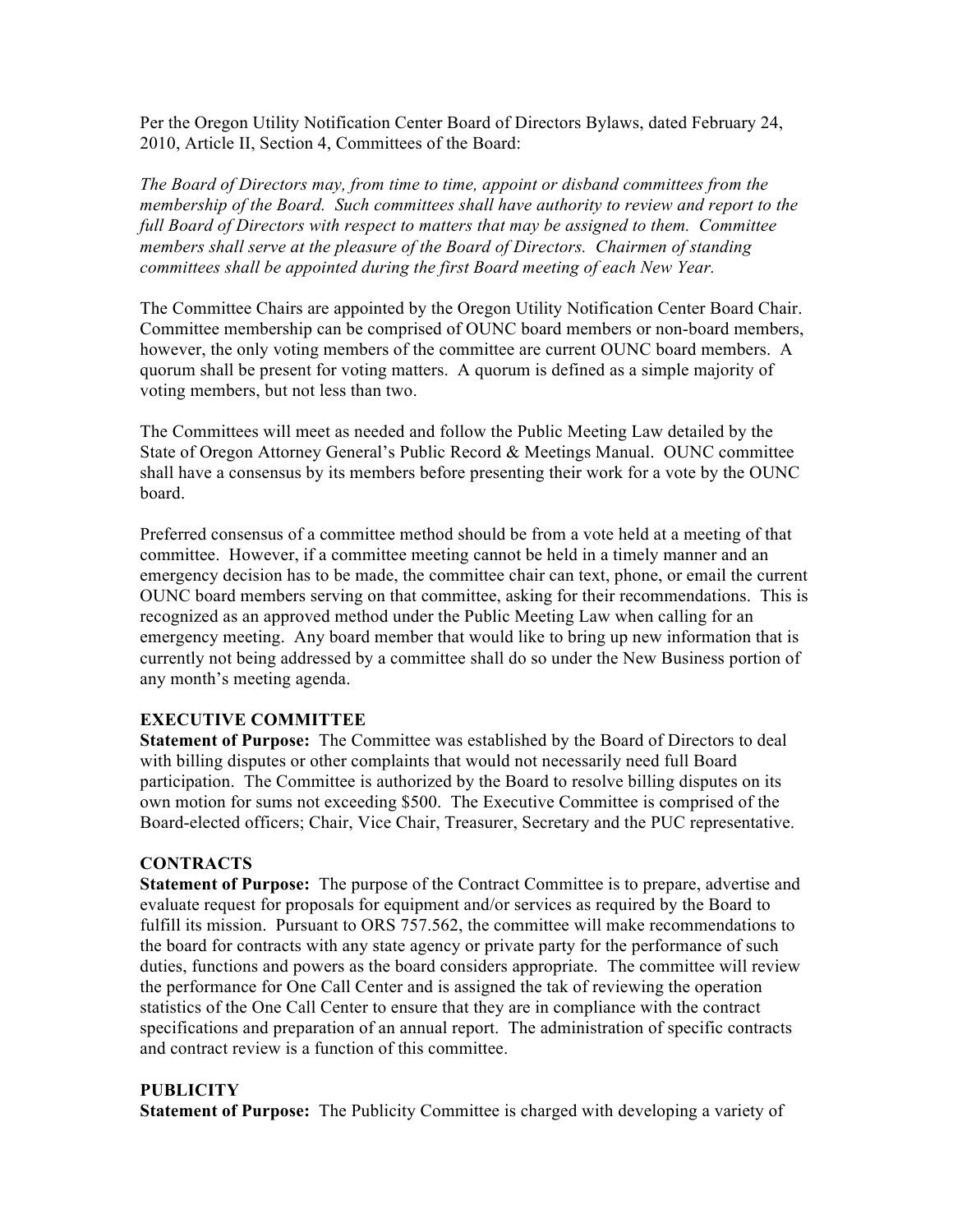educational and promotional materials to raise the awareness of excavators, facility operators and the general public of the requirements of the Oregon excavation laws. The Committee uses television, radio and the print media to get our message out.

# **MEMBERSHIP**

**Statement of Purpose**: Provides liaison functions between the OUNC Board and the Governor's Office of Executive Appointments; assists prospective board members in completing the necessary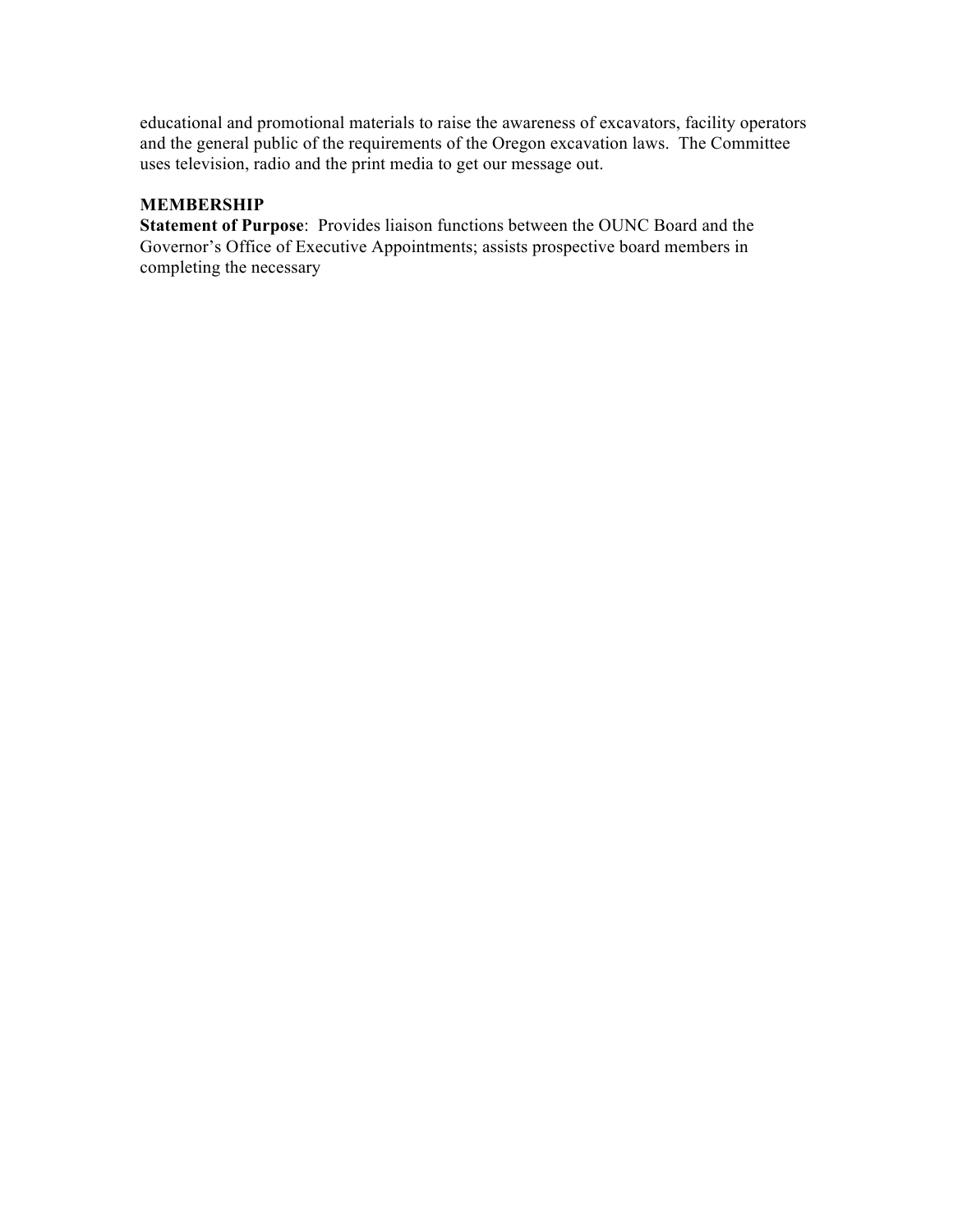forms for appointment and tracking of appointment status. Recruit new board members, in conjunction with all board members, to maintain full board membership.

## **TRAINING AND EDUCATION**

**Statement of Purpose: To provide training for locaters and to track training for grants.** 

## **OARS AND TARIFFS**

**Statement of Purpose:** To review and revise as necessary the Oregon Administrative Rules (Chapter 952, Division 1) to benefit all users of the process and system. The Tariff portion of the Committee develops and maintains the current fee structure for subscribing operators. Tariffs are coordinated with assistance from the Budget Committee and the full OUNC Board. Current tariffs are on file at the OUNC Call Center.

#### **ENFORCEMENT**

**Statement of Purpose:** The Enforcement Committee is the focal point that brings three state agencies, the Oregon Public Utility Commission (PUC), the Oregon Department of Justice (DOJ) and the Oregon utility Notification Center (OUNC) together for enforcement of the Oregon Excavation laws. The PUC has sole responsibility for assessing civil penalties for violations of the excavation laws, and acts in concert with the DOJ in processing the stipulations and other documents necessary for resolving the violations. The PUC then processes and serves the final order that assesses the amount of the civil penalties, and provides for the collection of civil penalties, as necessary. The OUNC Enforcement Committee assists the PUC and DOJ by providing an informal meeting between alleged violators and the complainants, in an effort to resolve the cases with the least cost and stress for all parties involved. Recommendations from the informal meeting are then forwarded to the OPUC for final action and processing.

#### **POLICY AND PROCEDURES**

**Statement of Purpose:** The Policy and Procedures Committee is designed to review, maintain and update the Policy and Procedures Manual of the OUNC Board

#### **BUDGET AND AUDIT**

**Statement of Purpose:** The Budget and Audit Committee will prepare a budget each year for review and approval for the Board of Directors. The committee will recommend and work with the accounting firm approved to do the financial review.

## **OREGON UTILITY COORDINATING COUNCIL**

**Statement of Purpose:** To encourage utilities, public agencies, contractors to coordinate underground installations and protect them.

#### **DAMAGE REPORTING/DIRT**

**Statement of Purpose:** To gather statistical data on damages to insure a better loss prevention program.

#### **SPECIAL SERVICES**

**Statement of Purpose:** The Special Services Committee provides OUNC-trained speakers and trainers for a wide variety of speaking engagements, such as: 1. Speakers for statewide and multi-state conferences, local, state and federal government agencies, private sector groups and organizations and, 2. OUNC speakers specifically trained to present the technical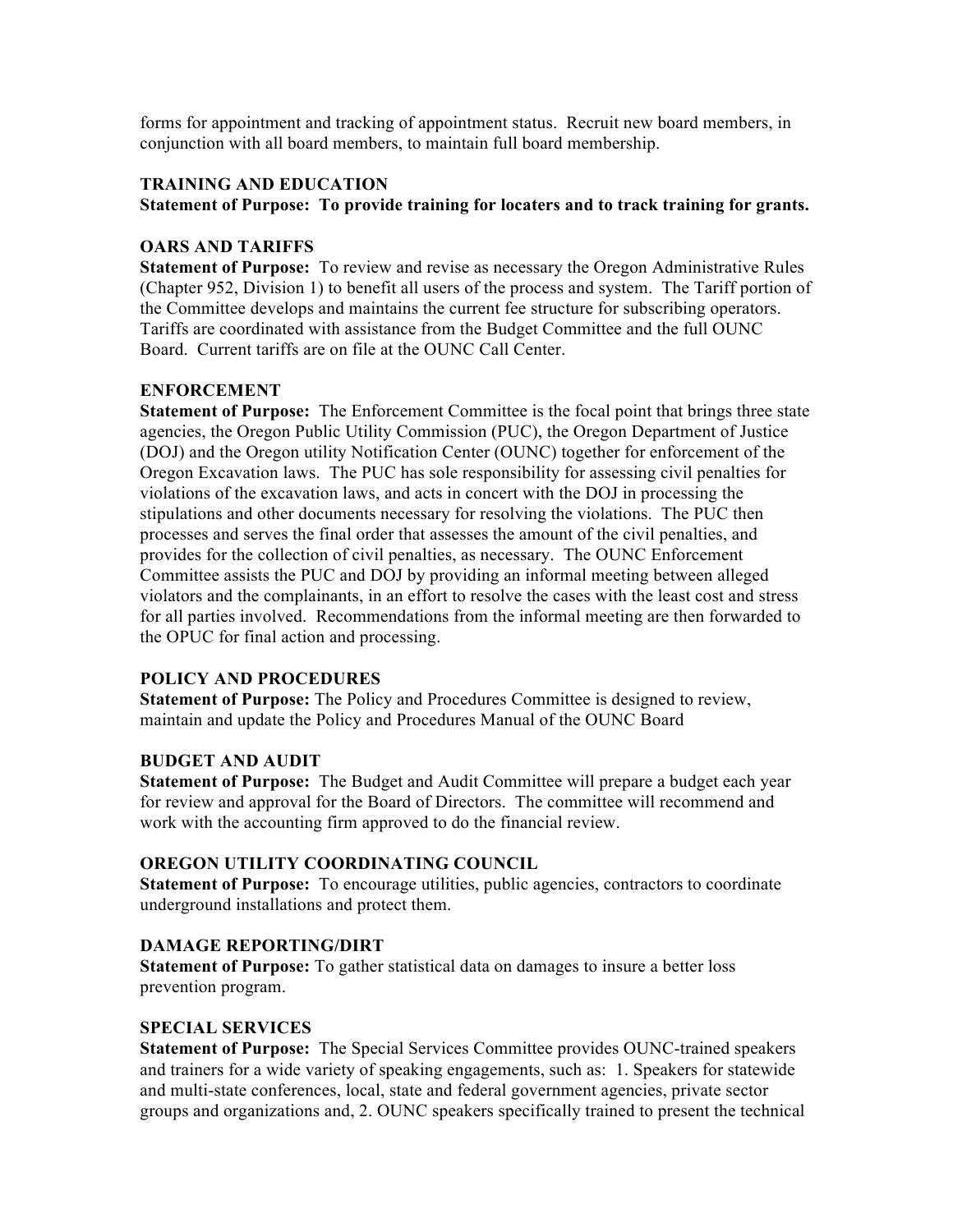issues and interpretations of the Oregon Excavation Laws. These training programs are generally targeted towards excavators, operators and others that must meet certain requirements of the law. Specific training is also required for those found guilty of violating the excavation laws and they must develop the materials necessary to carry out a successful and highly visible program of educational and training efforts.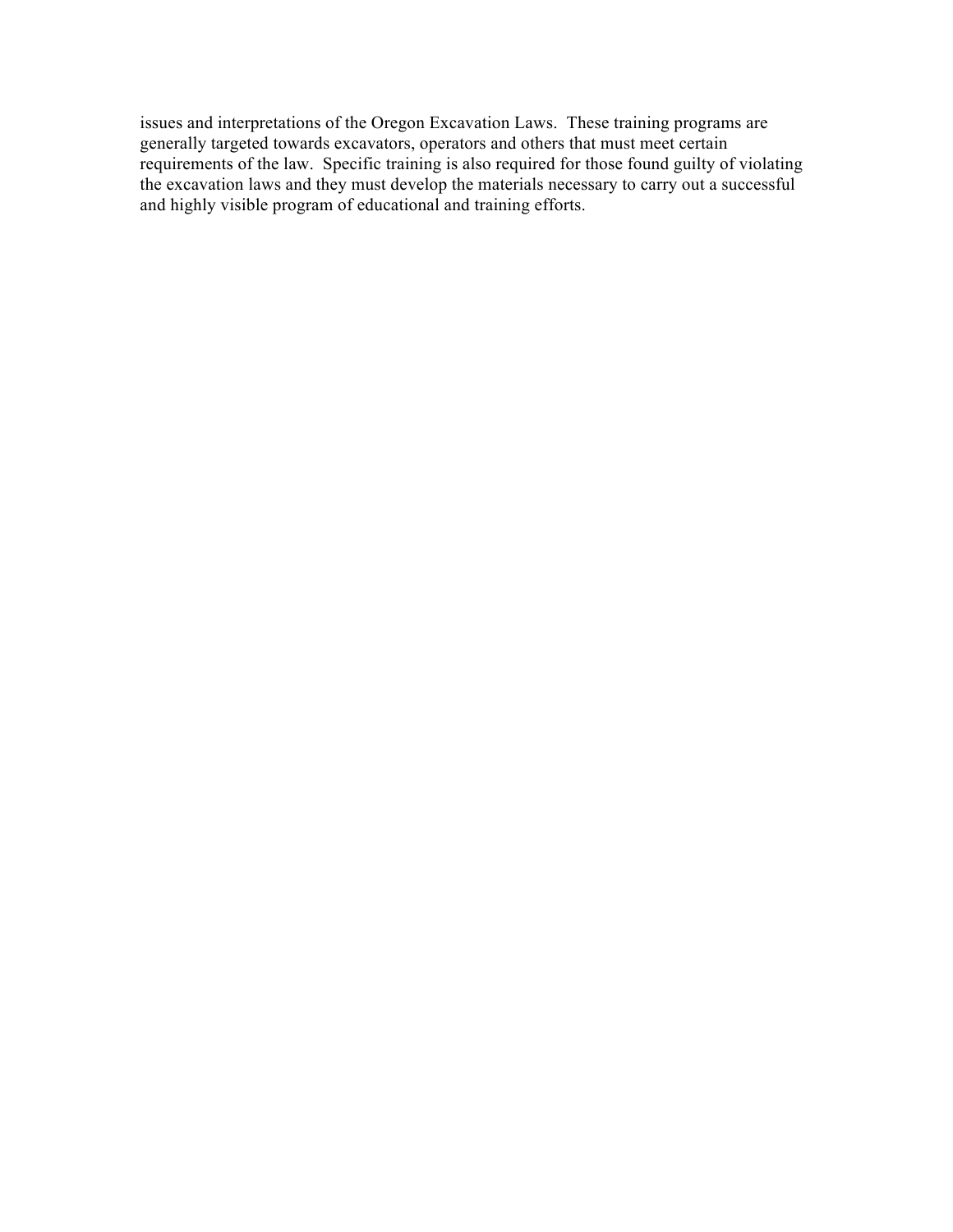## **WEBSITE Statement of Purpose: Responsible for developing, maintaining and updating the OUNC web site.**

**Need committee statement** 

## **ORGANIZATIONAL CHART**

### **COPYRIGHT POLICY**

The Oregon Utility Notification Center recognizes and respects intellectual property rights and is committed to fulfilling our moral and legal obligations with respect to our use of copyright protected works.

As a matter of moral integrity and adherence to U.S. copyright law, the Oregon Utility Notification Center sets forth these policies for all Board members:

No Board member may reproduce any copyrighted work in print, video or gigital form in violation of the law. Works are considered protected even if they are not registered with the U.S. Copyright Office and even if they do not carry the copyright symbol ©. Copyrighted works include, but are not limited to: printed articles from publications, TV and radio programs, videotapes, music performances, photographs, training materials, manuals, documentation, software programs, databases and World Wide Web pages. In general, the laws that apply to printed materials also apply to visual and digital formats such as diskettes, CD-ROMs and Internet pages.

The Oregon Utility Notification Center designates the Chair as the copyright officer to administer our company's copyright policy. The Chair can help you determine whether a work is covered by our Copyright and how to handle any special copyright issues. Questions concerning copyright procedures, including fair use, should be addressed to the Chair.

The Oregon Utility Notification Center expects it's Board members to be responsible consumers of copyrighted materials.

The Oregon Utility Notification Center holds copyrights on the following: Dialer & Digby images Dig Safely Oregon logo

#### **STORAGE POLICY**

The Oregon Utility Notification Center Board of Directors shall keep an off-site secure storage facility to accommodate larger equipment, files, and collateral. A key is kept with the Chair of the Publicity and Education Committee. An additional key is kept with the Administrative Coordinator. Access for entering, storage, or use requests must be approved through the Publicity and Education Chair or the Oregon Utility Notification Center Board Chair.

#### **WEBSITE POLICY**

Any request for changes to the Oregon Utility Notification Center website requires prior approval by the Chair of the Website Committee or the OUNC Board Chair. Approved requests are then sent to the webmaster for updates.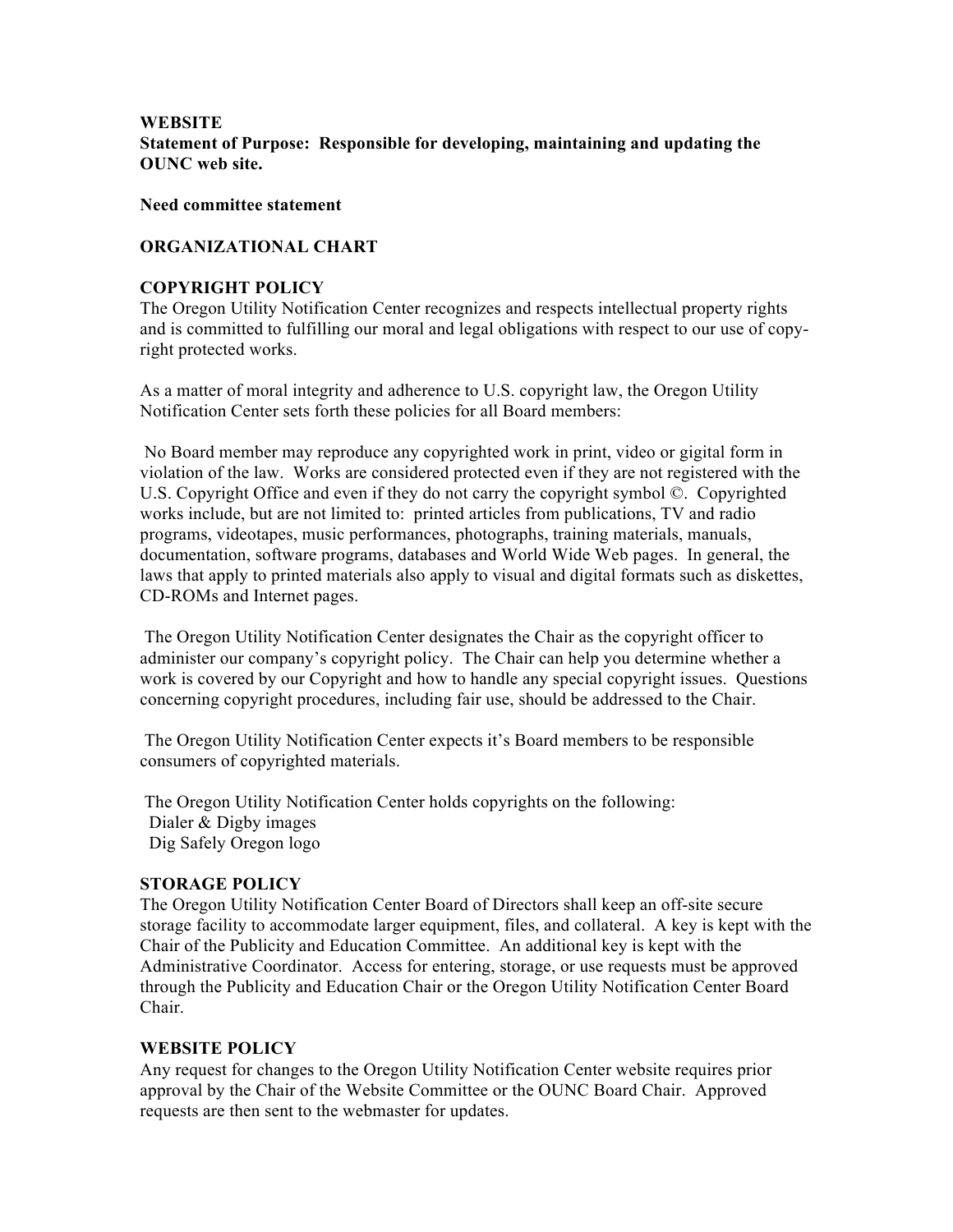# **OUNC/OUCC STANDARDS MANUAL**

The Oregon Utility Notification Center Board of Directors shall, in coordination with OUCC, maintain, publish and distribute Standards Manual. As referenced in ORS 757.552 (2) (c) the OUCC standards manual of March 31, 1995 is in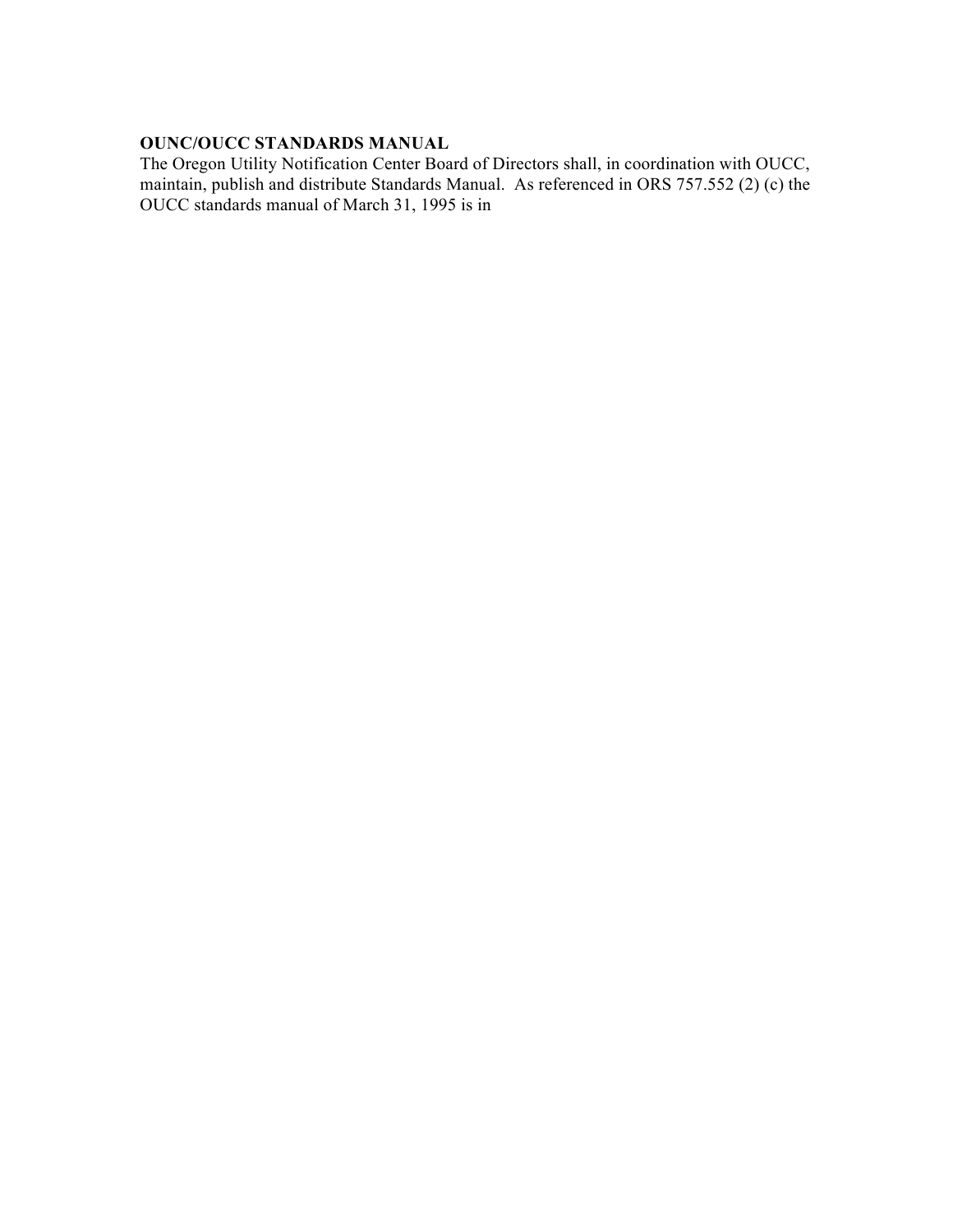#### **PERSONNEL POLICIES**

**Zero Discrimination Policy:** It is the policy of OUNC that it will operate and conduct business without discrimination or segregation because of age, sex, race, color, religion, national origin, handicap, genetic information, disability, and pregnancy, except where there is a bona fide occupational qualification for the job tasks to be performed.

**Consultants and Contractors:** Contractors may enter into an agreement for a specific scope of work and/or time period and are not employees of OUNC.

**Travel and Other Expense Reimbursements:** Contractors and/or an OUNC Board member may be reimbursed for travel and expenses provided the trip is preapproved by a Committee Chair. (Discuss with the OUNC Board). Contractors using personal automobiles for travel will be reimbursed at the current IRS approved rate. All requests for mileage reimbursement will be documented using the Oregon Utility Notification Center reimbursement form.

**Conflict of Interest:** No Contractor or OUNC Board member will participate in activities or other employment that may cause a conflict of interest with the activities of Oregon Utility Notification Center. Activities or employment that create possible conflicts will be disclosed to the Board of Directors in writing for review.

**Policy Prohibiting Unlawful Harassment, Including Sexual Harassment:** It is the policy of OUNC that it will not tolerate verbal or physical conduct by any Contractor or OUNC Board member which harasses, disrupts, or interferes with another's work performance or which creates an intimidating, offensive, or hostile environment. Oregon Utility Notification Center will not discriminate against any applied candidate for a board position or Contractor based on age, sex, race, color, religion, national origin, handicap, genetic information, disability or pregnancy.

**Board of Director or Contractor's Files:** All Contractors and Oregon Utility Notification Center Board members have a right of access to the files to review agreements made with the Oregon Utility Notification Center board. It is the responsibility of the Contractor or Board member to provide information to the Board Secretary to keep contact folders up-to-date (e.g., address, telephone numbers)

**Confidentiality Policy:** It is the policy of the OUNC that Board members and Contractors of the organization may not disclose, divulge, or make accessible confidential information belonging to, or obtained through their affiliation with the organization to any person, including relatives, friends, and business and professional associates, other than to persons who have a legitimate need for such information and to whom the organization has authorized disclosure.

Board members and Contractors shall use confidential information solely for the purpose of performing services as a Trustee or Contractor for the organization. This policy is not intended to prevent disclosure where disclosure is required by law. Board members, Contractors and volunteers must exercise good judgment and care at all times to avoid unauthorized or improper disclosures of confidential information.

At the end of a board member's term in office or upon the termination of a volunteer's or contractor's relationship with the organization, he or she shall return, at the request of the organization, all documents, papers, and other materials, regardless of medium, which may contain or be derived from confidential information, in his or her possession.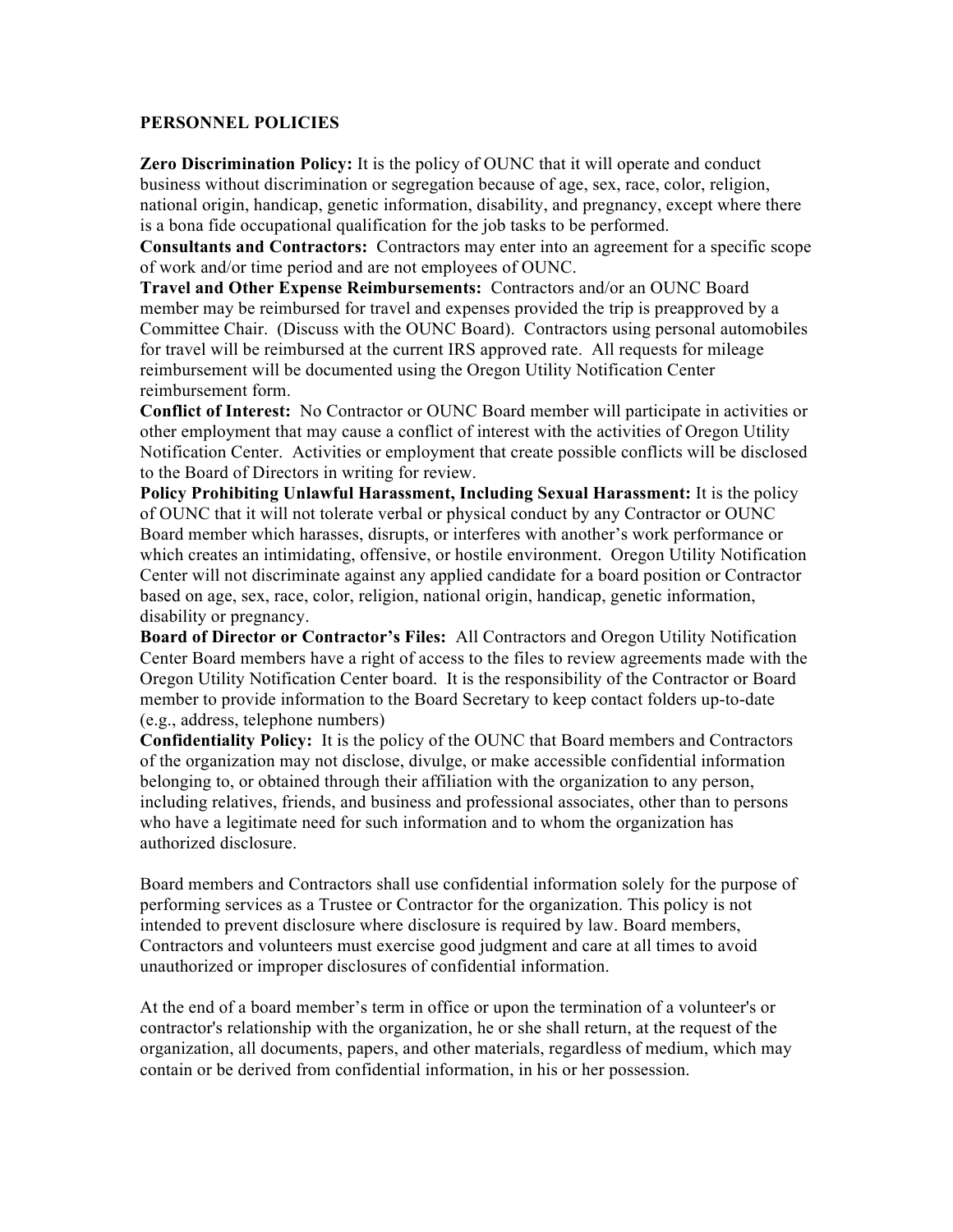## **ACCOUNTING, AUDIT AND FINANCIAL MANAGEMENT POLICIES**

**Accounting Policies:** It shall be the policy of OUNC to create and maintain accounting, billing, and cash control policies, procedures and records which are consistent with Generally Accepted Accounting Principles (GAAP) and which meet the requirements of state and federal statutes and regulations. CDC accounting, audit, and financial management policies are designed to:

Protect and secure the assets of OUNC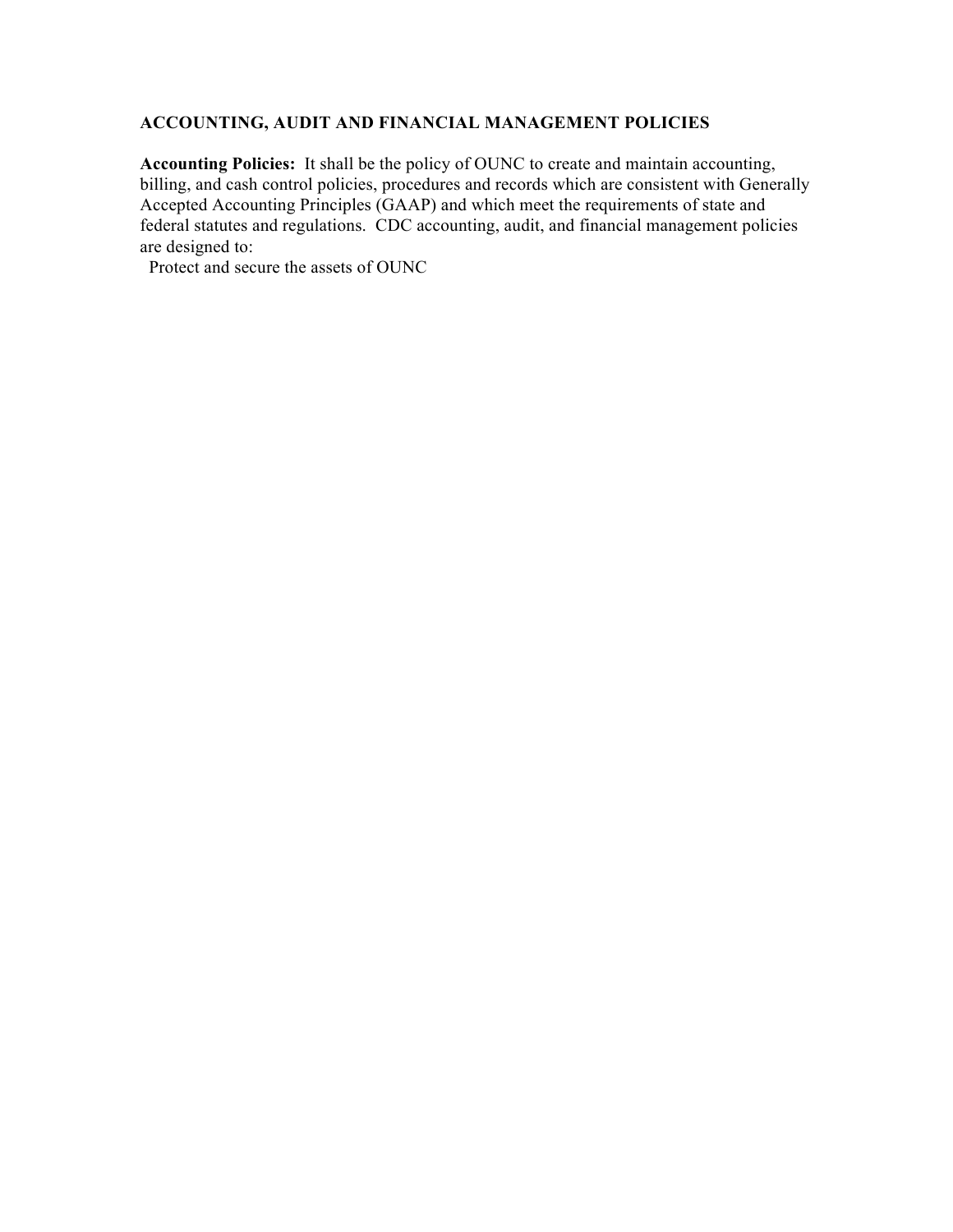Ensure the maintenance of accurate records of the OUNC's financial activities. Ensure compliance with governmental and private funder reporting requirements. In Accordance SB 55 and ORS 293.229 Oregon Utility Notification Center shall provide a report of delinquent accounts to the Legislative Fiscal Office no later than October 1st.

**Reserve Policy**: It shall be the policy of the OUNC to keep a reserve in the budget of no less than \$250,000 plus the current CPI. This reserve shall only be used to continue the level of service provided by a One Call vendor in case the current vendor provides written or verbal notice they are terminating their contract.

**Revenue:** Bank Accounts are established as required by funding requirements. Individuals generally authorized to sign checks include the Chair and Treasurer of the Board. All persons approved to sign checks will be formally approved by the OUNC Board of Directors.

The Executive Committee authorizes all bank accounts and approves all check signers. The approval of signers shall be reflected in the Board of Director's meeting minutes. Banks are promptly notified of all changes of authorized check signers. All checks are to be accounted for by the Treasurer or authorized bookkeeping company (used, voided, or not used).

Voided Checks are to be properly defaced and maintained.

Bank Reconciliations to the general ledger are done monthly by the bookkeeping company.

**Expenses:** Expenses are charged directly to programs.

Checks for payment are signed only when supported by approved invoices (checks will not be processed and signed in advance of proper invoicing approval procedures. The Treasurer assigns a chart of account code before an invoice is processed.

#### **Writing off of Delinquent Debts/Charges**

Records from the Once Call Vendor must indicate that all efforts to obtain payment have been exhausted before the decision is made by the OUNC Board of Directors to write off any debt.

The request for approval of a write-off must include a short narrative of actions taken to collect and the rationale for the debt being considered uncollectable. Any amount of the write-off must be Board authorized.

The budget line item for fees and collections must be updated by means of a budget revision to reflect uncollectable fees/debts. If collection is made of a debt previously written-off as uncollectable, it will be recognized as revenue in the current period.

#### **Financial Reporting Procedures**

The Treasurer will be responsible for: compiling monthly and year-to-date reports on all revenue sources, expenses, and asset and liability balances.

Financial reports are reconciled to the general ledger and accounting records prior to submission to the Board of Directors.

#### **Investing Policy**

The OUNC Board of Directors will approve the placement of assets not needed for immediate operations assuring compliance with all contractual requirements, using the principles identified in Sections, 3.8, 3.9 and 3.10 and that all principles in those sections have been met.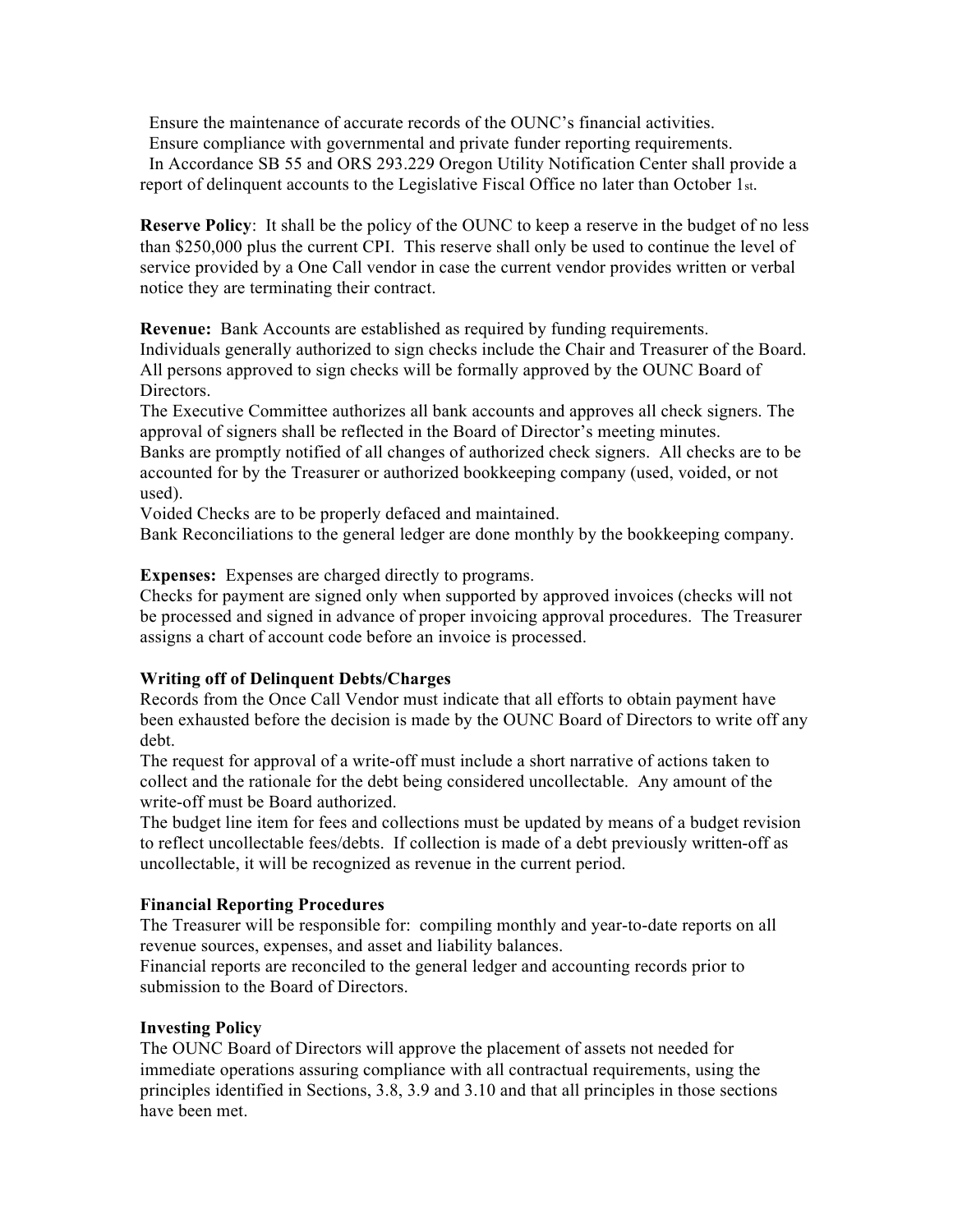# **Budget Principles/Procedures**

Structure of the budgetary process shall evolve from the mission and by-laws of OUNC with consideration given to the requirements of any of the organization's funding partners.

# **Budget Principles**

The budgetary process shall comply with the organization's funding partners and in accordance with applicable state and federal laws.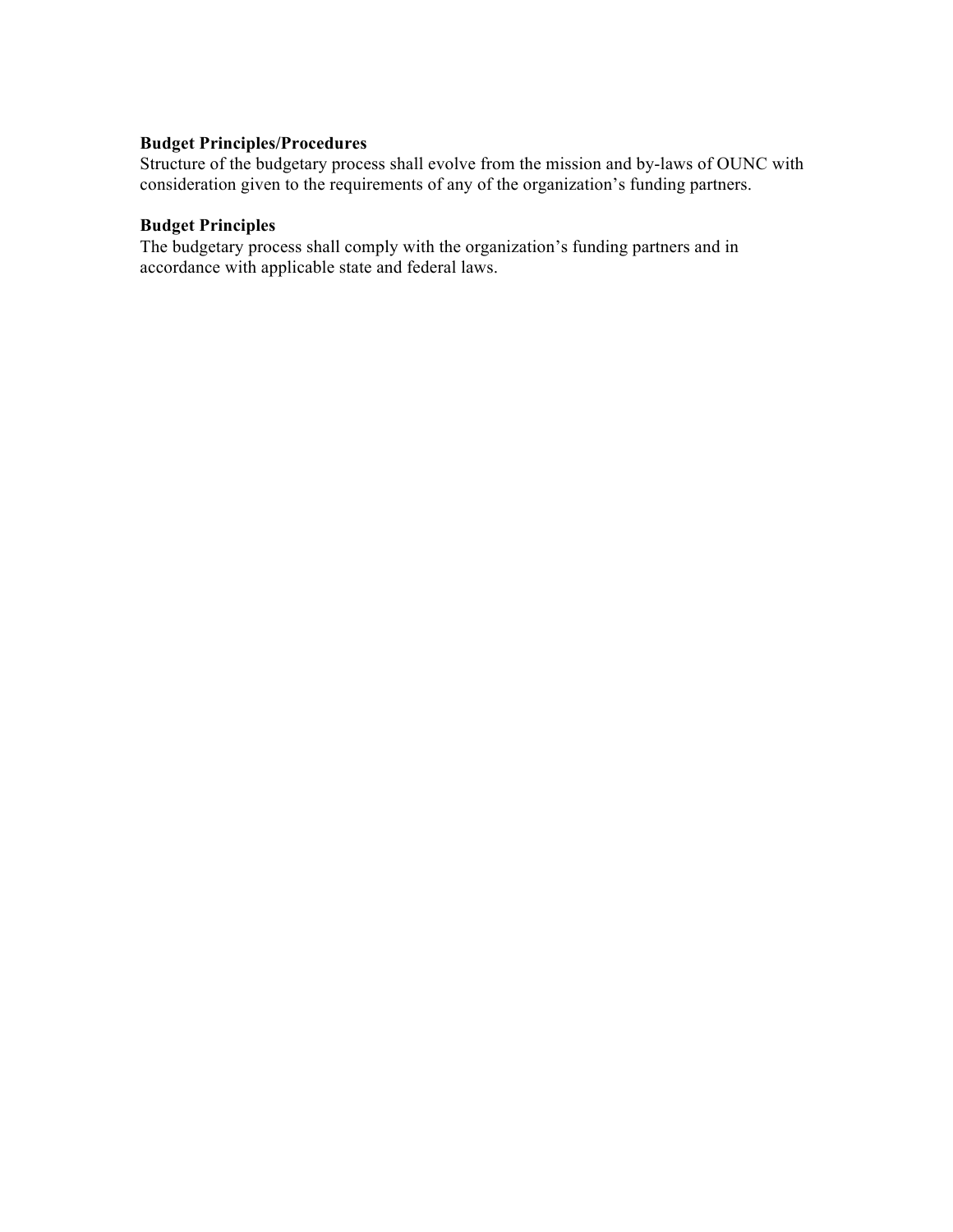The budgetary process shall comply with the guidelines and principles set forth by the Board of Directors.

Annually, each program area shall identify and develop a plan for their operation. The budgets needed for execute the plan shall be developed by appropriate personnel, with concurrence from the Treasurer/Finance Budget Committee.

## **Procedures**

The organization's budget process should begin during September and the Treasurer will prepare and submit an operating budget to the Board of Directors 30-60 days prior to the beginning of the new calendar year and prior to submission to funding sources. If budget submission is due to funding sources prior to 50 days before the beginning of the fiscal year, the Oregon Utility Notification Center's Board of Directors will review a preliminary budget and adopt it if necessary.

The approved preliminary or final operating budget will become the blueprint for the budget submission to all outside funders.

## **Adjustments in Budget/Spending Plans**

Any adjustments or changes in spending policies/budget plans which vary by more than 10% from the original approved budget will be initialed by the Treasurer and submitted for approval to the Board of Directors.

Delegation of authority, spending limits to come from Board minutes from September 2014

## **Banking Policy**

OUNC shall keep all funds available not already invested in a federally insured financial institution.

#### **Financial Review Procedure**

Oregon Utility Notification Center should contract for an independent review to be performed by a Certified Public Accountant (CPA) at the conclusion of every three (3) years but should not exceed five (5) years.

The auditor(s) will test accounting mechanisms in accordance with generally accepted auditing standards for not-for-profit organizations and as contractually required by funding sources.

## **PROCUREMENT POLICIES**

**Awarding General Contracts:** OUNC will conduct a cost services and value analysis before awarding general contracts. If a contract is competitively bid, OUNC will enter into a contract with the winning bidder that specifies the services to be completed. **Acquisition Policy for Goods and Services:** The Board of Directors will conduct all procurement transactions in a manner that maximizes free and open competition. Awards should be made to the vendor whose bid or offer is responsive to the solicitation and is most advant5aqgeous to the OUNC Board of Directors, considering cost service and value analysis, price and quality. OUNC reserves the right to reject any and all bids or offers.

OUNC may select from numerous methods of procurement, depending on the amount of the purchase and other considerations. A majority of the board or committee must accept the bid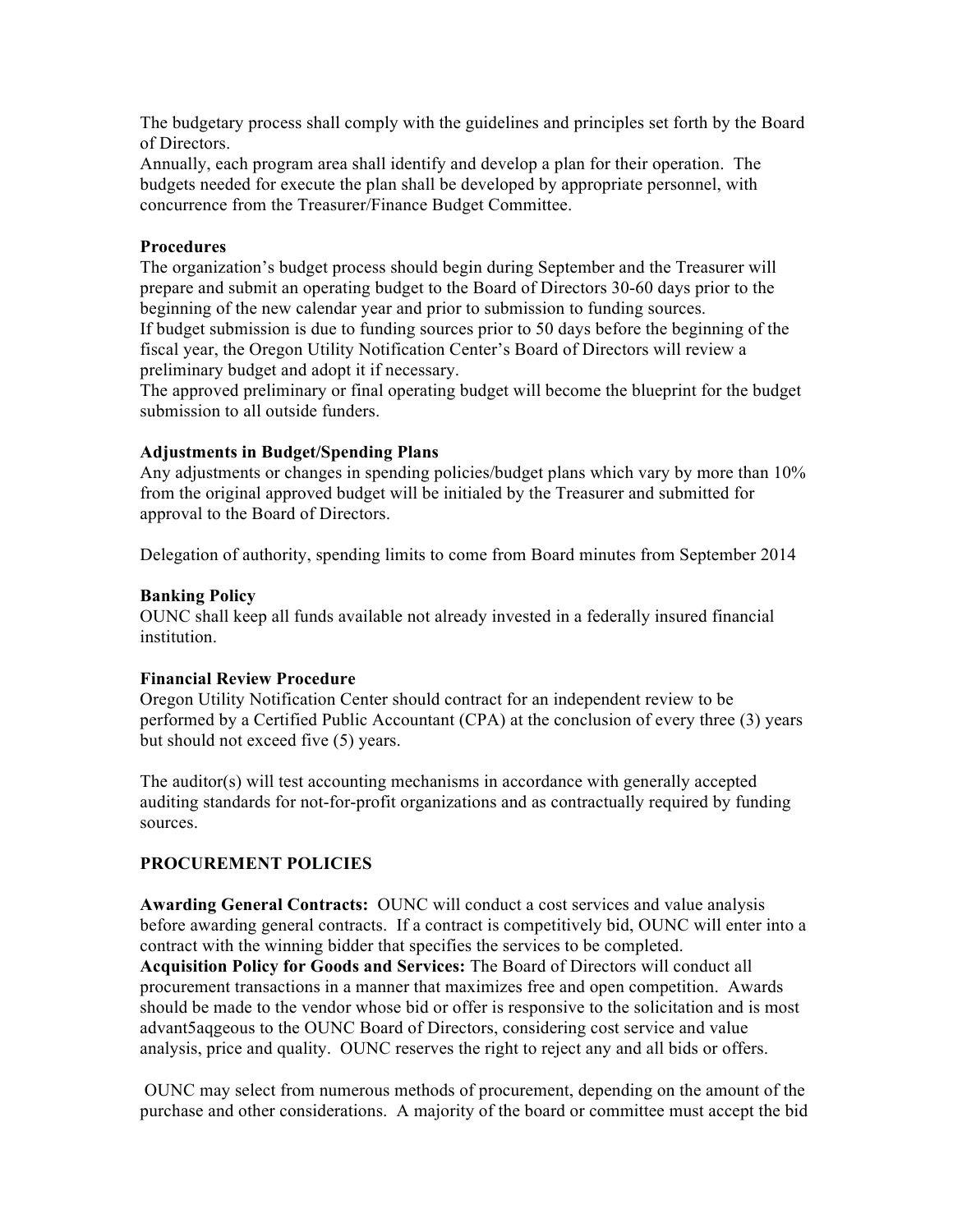via formal vote before a contract is executed for the service.

A file shall be kept with a copy of the request for proposal, a list of individuals/organizations solicited for bids, and a bid sheet that lists the bids received by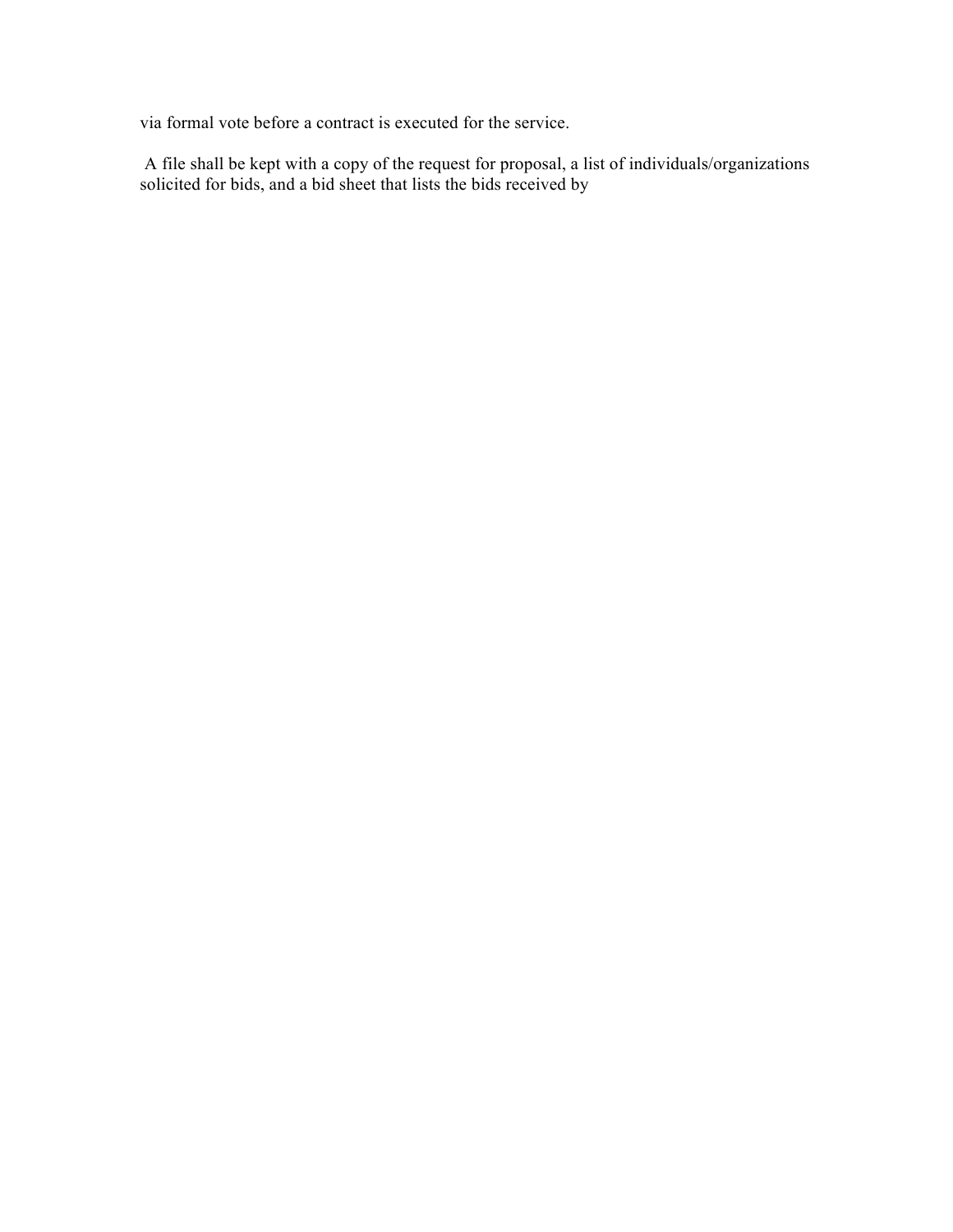individual/organizations and their respective bid proposal. In all instances in which the lowest bid is not awarded the contract, justification documentation, such as a memo outlining the selection criteria, shall be placed in the file.

Recommend contract committee to recommend language to include compliance with federal, state and local laws.

## **RECORDS MANAGEMENT POLICY**

**Records Management Policy:** To ensure that all programs operated by OUNC are properly managed and reported on, OUNC will establish and monitor a comprehensive record management policy based on the IRS recommended Minimum requirements for retention of important documents. See link below:

**OUNC Mail:** OUNC will use the physical address of the One Call Center for all mail. The Administrative Coordinator or designated OUNC Board member will pick up mail once they are notified by the OCC staff. Mail shall remain unopened by the One Call Concepts staff. This policy will be posted at the front desk of the One Call Center.

**OUNC Board of Directors Resolutions:** In accordance with by laws article 2 section 3 the secretaries other duties shall include updating OUNC Board resolutions will be held electronically on the secure OUNC Board of Directors web site. A log on will be needed for access. The OUNC Board's Secretary will be responsible for the updating the secure website with the Board Resolutions.

**Public Records Request:** All public records requests will be granted in accordance with state and federal law. Public records may be requested through a written submission to the OUNC board.